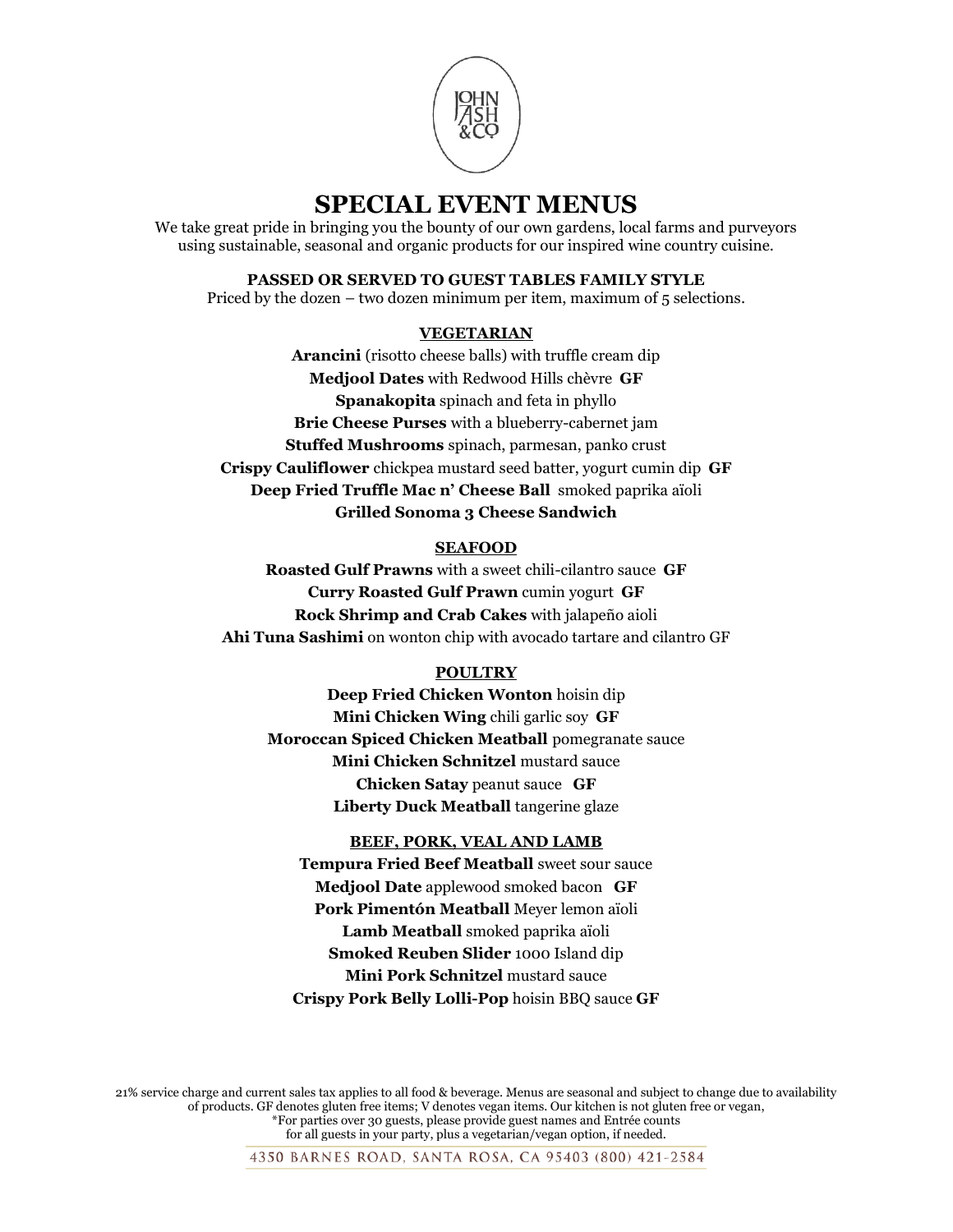

We take great pride in bringing you the bounty of our own gardens, local farms and purveyors using sustainable, seasonal and organic products for our inspired wine country cuisine.

# **DESSERT TAPAS**

## **PASSED OR STATIONED**

Priced by the dozen – two dozen minimum per item

**House made Cookies Lemon Bars Chocolate Truffles Chocolate Brownies**

# **DISPLAYED/BUFFETED HORS D'OEUVRES**

\*Available exclusively at Vintners Event Center\*

## **Imported and Domestic Cheese**

featuring a variety of cheeses, garnished with grapes, berries, dried stone fruit, accompanied by baguettes and assorted crackers

## **Sonoma Farms Artisan Cheeses**

local artisan cheeses, paired with chilled grapes and dried fruits, served with Carr's English crackers, crostini and fresh baguettes

## **Cheese & Charcuterie Platter**

House-made and local cured meats, pickled vegetables, whole grain mustard; domestic and imported cheeses, quince paste, roasted almonds, assorted crackers and croûtes.

## **Market Fresh Crudités (Seasonal)**

fresh vegetables with a sun-dried tomato-basil aïoli and red wine vinaigrette

## **\*Grilled Cheese Sandwich & Tomato Bisque**

### **\*Bruschetta Bar**

tomato concasée with basil & garlic, mushroom duxelle, goat cheese, artichokes and green olive tapenade

**Seafood Bar**

Oysters, poached prawns, & ceviche with mignonette, lemons and cocktail sauce

### **\*Mini Soft Taco Station** (Choose one)

Choice of achiote braised beef **or** chipotle pulled pork **or** mole shredded chicken served with shredded lettuce, grated cheddar cheese, sour cream, guacamole, tomatillo salsa.

### **\*Mezza Station**

Homemade dips including hummus, feta with scallion and cilantro oil, tzatziki, and marinated olives served with Flat bread

## **\*Mac and Cheese Bar**

Creamy Tillamook mac and cheese topped with your choice of the following: house made chili, sautéed mushrooms, green onions, and Hobbs' Applewood bacon

21% service charge and current sales tax applies to all food & beverage. Menus are seasonal and subject to change due to availability of products. GF denotes gluten free items; V denotes vegan items. Our kitchen is not gluten free or vegan, \*For parties over 30 guests, please provide guest names and Entrée counts

for all guests in your party, plus a vegetarian/vegan option, if needed.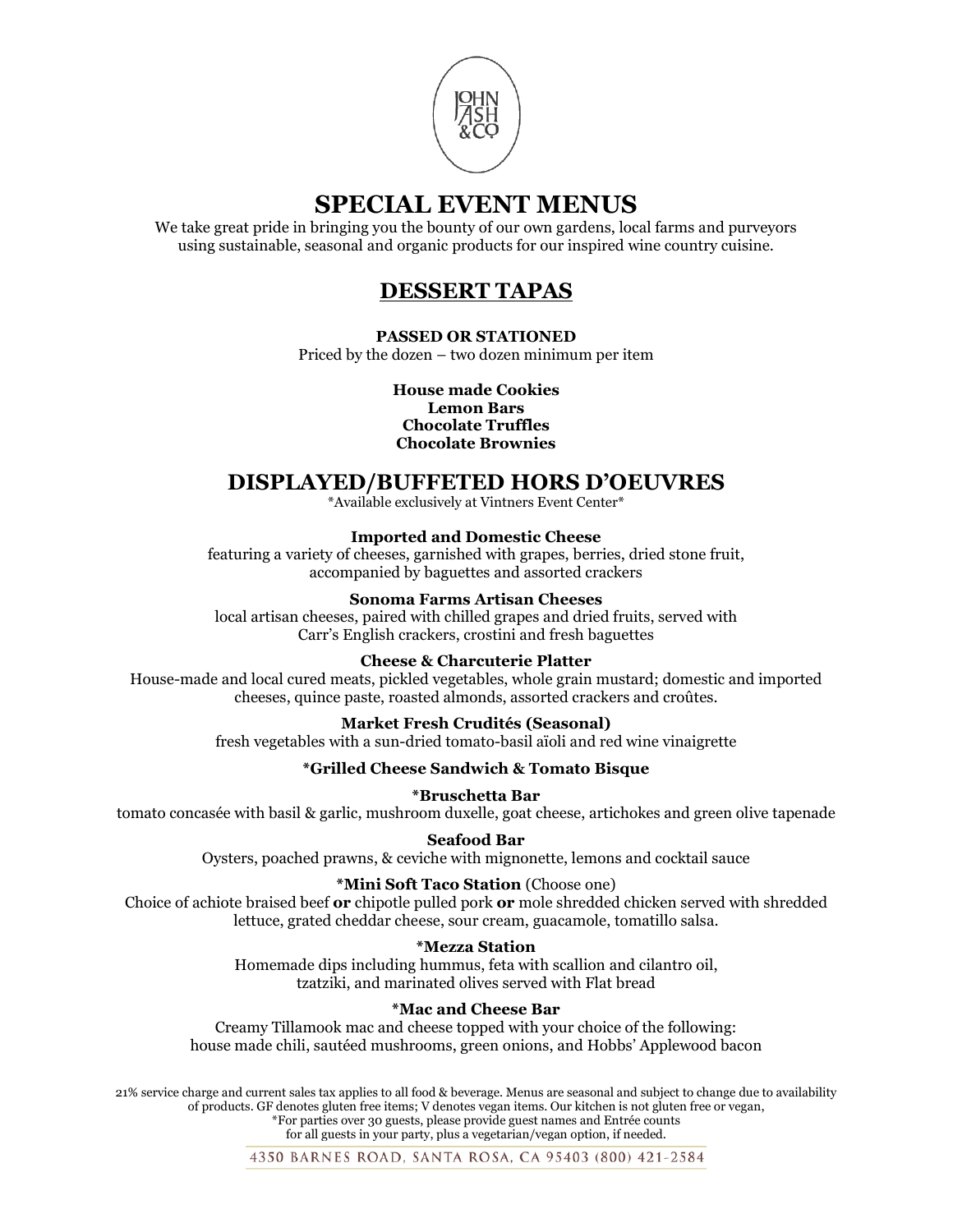

We take great pride in bringing you the bounty of our own gardens, local farms and purveyors using sustainable, seasonal and organic products for our inspired wine country cuisine.

# **PLATED DINNER**

# **FIRST or SECOND COURSE**

~Choose 1 per course~

## **SAYRE FARMS BUTTERNUT SQUASH SOUP**

Estate apples, sweet onions, coconut milk, ginger,red curry vegan yogurt GF, V

#### **ROASTED BEETS AND CYPRESS GROVE BERMUDA TRIANGLE** mixed baby lettuce, Gravenstein apple vinaigrette, balsamic reduction GF

# **POACHED ESTATE QUINCES, ENDIVE & ARUGULA**

pomegranates, Valley Ford Creamery Grazin' Girl gorgonzola, candied pecans, quince vinaigrette GF

## **ENTRÉE**

~choose 2, plus a vegetarian and *provide guest names and entrée choice\**~

# **WINTER SQUASH RAVIOLI IN BROWN BUTTER**

gourmet mushrooms, black garlic, crispy sage, Parmigiano Reggiano

## **PORTOBELLO WELLINGTON**

roasted portobello mushrooms with duxelles & piquillo peppers wrapped in phyllo, sautéed spinach, vegetable pearls, vegan beurre rouge V

## **BELUGA LENTIL & BROWN RICE CAKES**

garlic sautéed garden greens, tofu aïoli, sun-dried tomato hummus GF, V

## **½ ROCKY CHICKEN TAGINE**

winter squash, crispy chickpeas, Moroccan cous cous, raisins raz el hanout chicken jus

### **BLACKENED GULF PRAWNS**

Anson Mills Carolina gold rice grits cakes, sofrito, parsley oil GF

## **CUMIN CRUSTED NORTHERN HALIBUT**

broccoli, black trumpet mushrooms, potato gnocchi, beurre blanc & beurre noisette

## **CRANBERRY BRAISED BONELESS PRIME BEEF SHORT RIBS**

sautéed Bloomsdale spinach & roasted garlic, Front Porch Farms red floriani polenta GF

## **HOBBS' BACON WRAPPED PORK TENDERLOIN**

savoy cabbage with onions and carrots, Estate fig gastrique, bread dumplings, pork jus

## **ANGUS BEEF NEW YORK OR FILET STEAK – (PRICE AQ)**

brussel sprouts, pearl onions, Journeyman bacon lardons, porcini infused potato gratin, veal demi GF

21% service charge and current sales tax applies to all food & beverage. Menus are seasonal and subject to change due to availability of products. GF denotes gluten free items; V denotes vegan items. Our kitchen is not gluten free or vegan, \*For parties over 30 guests, please provide guest names and Entrée counts

for all guests in your party, plus a vegetarian/vegan option, if needed.